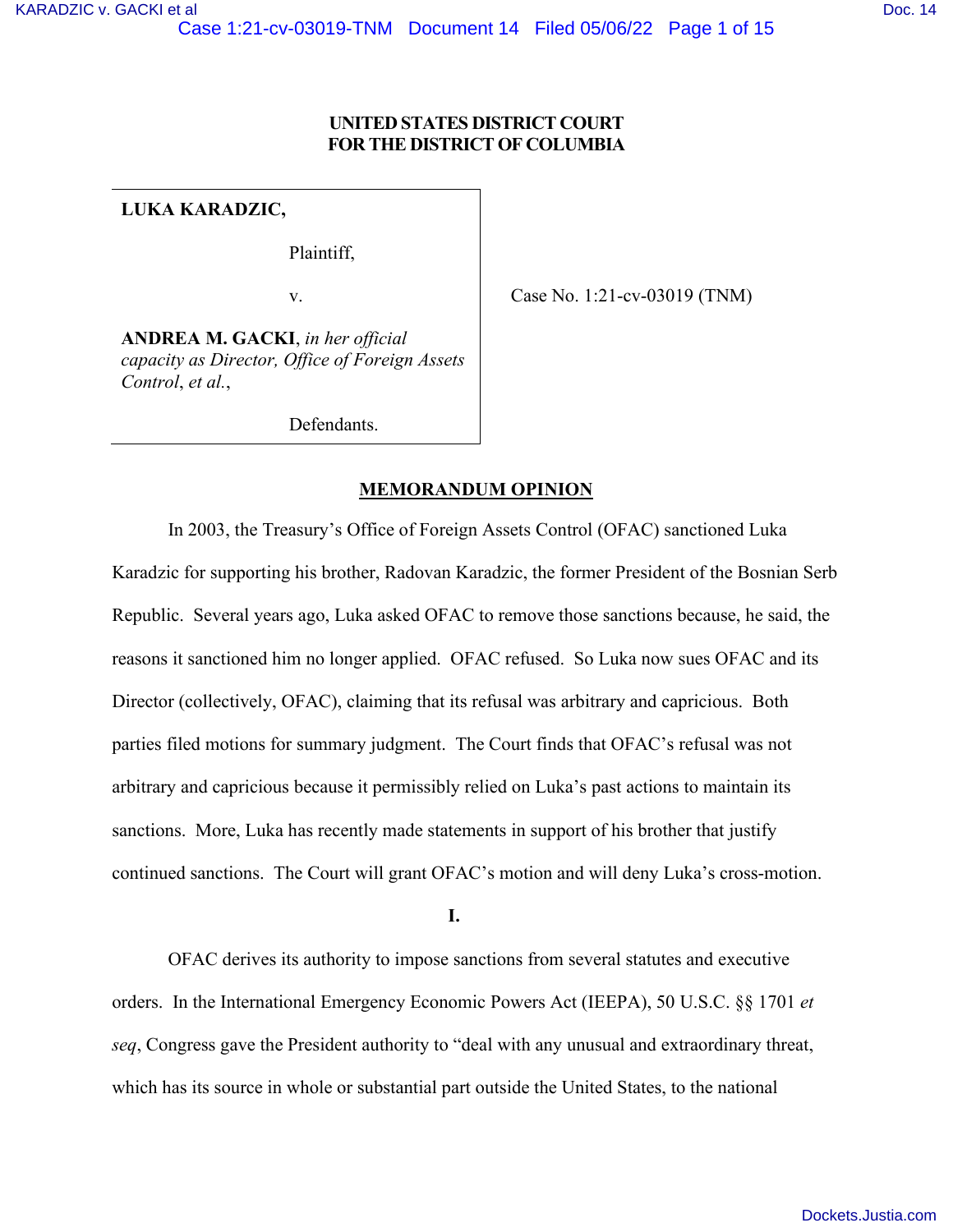#### Case 1:21-cv-03019-TNM Document 14 Filed 05/06/22 Page 2 of 15

security, foreign policy, or economy of the United States, if the President declares a national emergency with respect to such threat." *Id.* § 1701(a). If the President declares this national emergency, IEEPA permits him to investigate and freeze any property interest a foreign national has in property subject to the jurisdiction of the United States. *See id*. § 1702(a)(1)(B).

Following the conflict in the Balkans in the 1990s, President George W. Bush declared a national emergency and issued Executive Order 13219 (EO 13219). *See* 66 Fed. Reg. 34777 (June 26, 2001). EO 13219 addressed "persons engaged in, or assisting, sponsoring, or supporting, (i) extremist violence in . . . the Western Balkans region, or (ii) acts obstructing implementation of the Dayton Accords in Bosnia or United Nations Security Council Resolution 1244 of June 10, 1999, in Kosovo[.]" *Id.* The actions of these individuals, the executive order said, "constitute an unusual and extraordinary threat to the national security and foreign policy of the United States." *Id.* EO 13219 blocked "all property and interests in property" of those individuals listed in the order and any other persons designated by OFAC in consultation with the Secretary of State. *Id.* § 1.

Two years later, President Bush issued Executive Order 13304 (EO 13304). *See* 68 Fed. Reg. 32313 (May 28, 2003). EO 13304 included a new list of sanctioned individuals and revised the criteria for designating sanctioned individuals. *See id.* §§ 2–3. The order allows OFAC to sanction someone found "to have actively obstructed, or [who] pose[s] a significant risk of actively obstructing . . . the Dayton Accords or the Conclusions of the Peace Implementation Conference held in London on December 8–9, 1995." *Id.* § 3.

The Treasury delegated to OFAC its authority under EO 13219 and EO 13304. *See* 31 C.F.R. § 588.802. Sanctioned individuals are known as Specially Designated Nationals and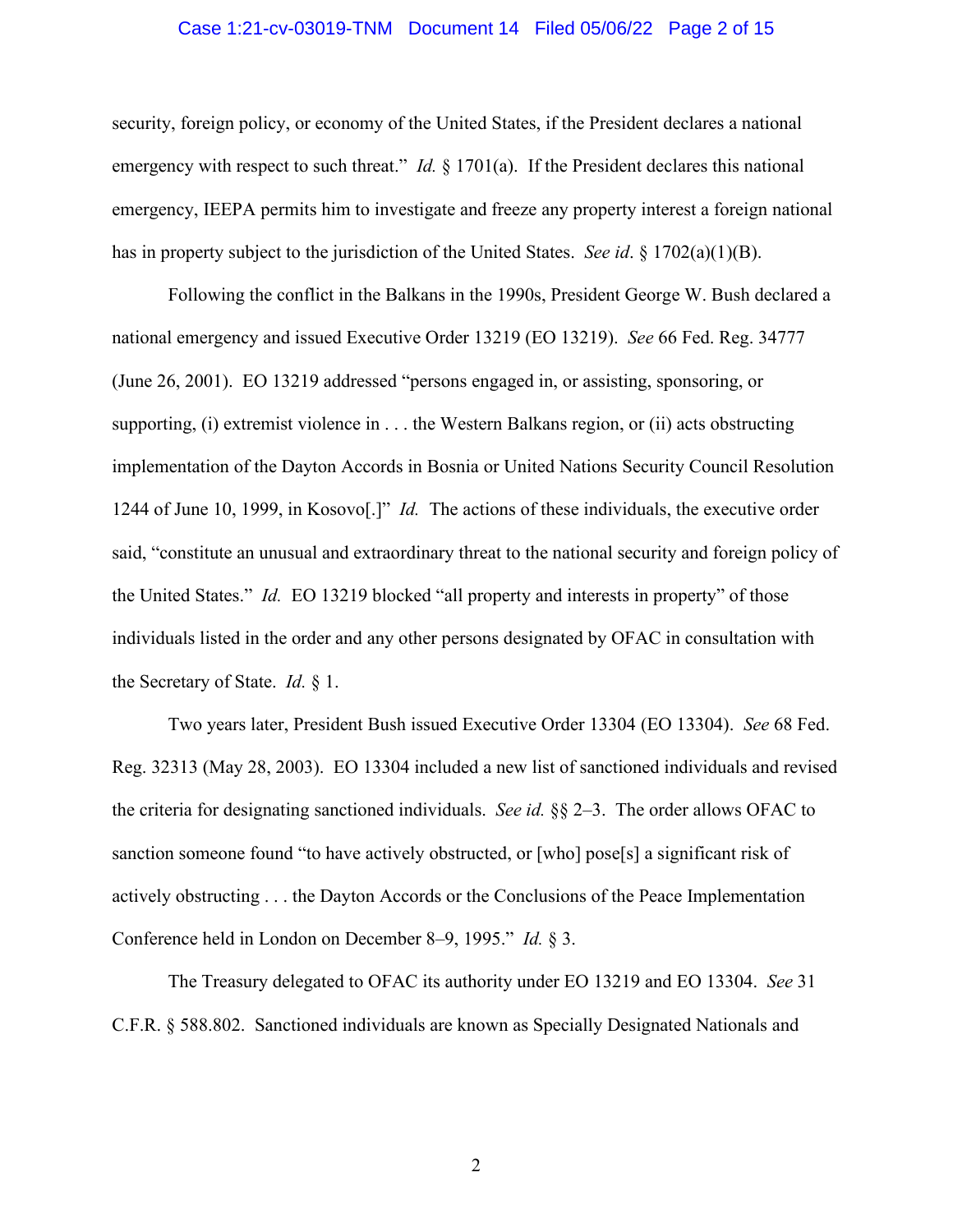#### Case 1:21-cv-03019-TNM Document 14 Filed 05/06/22 Page 3 of 15

Blocked Persons (SDNs). *See* Defs.' Mot. for Summ. J. (Defs.' Mem.) at 10, ECF No. 7-1.[1](#page-2-0) OFAC adds designated individuals to a so-called SDN List. *Id.* A designated individual may seek his removal from the SDN List by "assert[ing] that the circumstances resulting in the designation no longer apply." 31 C.F.R. § 501.807. The individual "may submit arguments or evidence that the person believes establishes that insufficient basis exists for the designation." *Id.* § 501.807(a). After conducting a review, OFAC "will provide a written decision to the blocked person." *Id.* § 501.807(d).

 EO 13304 includes the Karadzic brothers in its list of sanctioned individuals. Admin. Rec. (AR) at 2, ECF No. 13. Radovan was a founding member and President of the Serbian Democratic Party, President of the Serbian Republic of Bosnia and Herzegovina, and Supreme Commander of its armed forces until his resignation in 1996. *Id.* at 13–14.He "was an advocate for and actively pursued the creation of an ethnically pure geographic region." *Id.* at 14.The International Criminal Tribunal for the former Yugoslavia (ICTY) indicted Radovan in 1995 on two counts of genocide, but he evaded arrest and lived in hiding until 2008. *Id.* Along with Radovan, OFAC designated several members of his family, including Luka, largely for their support of Radovan. *See* Defs.' Mem. at 11; Compl. ¶¶ 13–14, ECF No. 1.

 In 2018, Luka petitioned for his removal from the SDN List. *See* AR at 37–38. He claimed that he "had nothing to do with the crimes for which his brother was convicted and has never been charged with any crimes arising out of the war in the former Yugoslavia." *Id.* at 38. He noted that authorities apprehended and imprisoned his brother over a decade ago, so the reason for placing him on the list no longer applied. *Id.* 

<span id="page-2-0"></span> $<sup>1</sup>$  All page numbers refer to the pagination generated by the Court's CM/ECF filing system.</sup>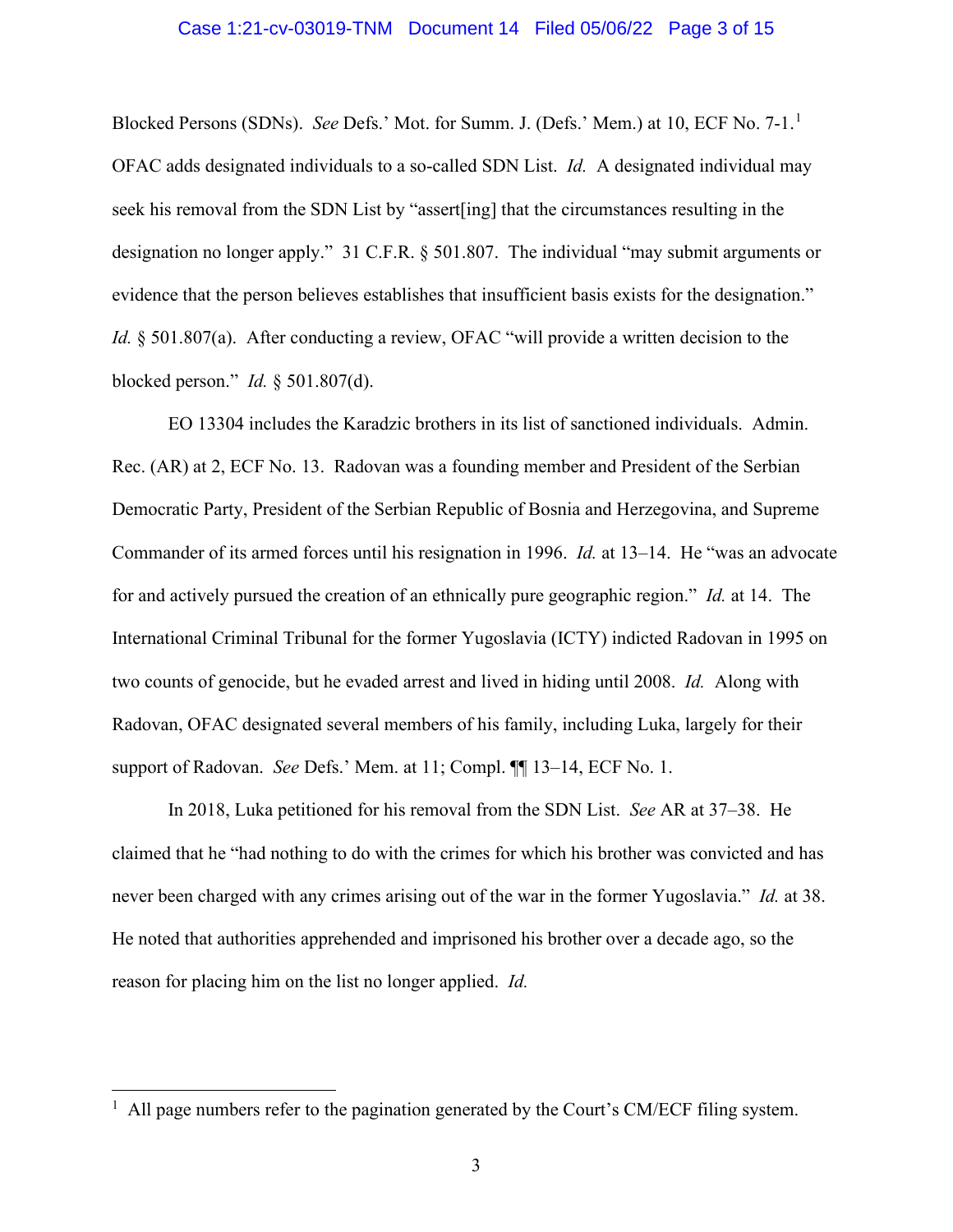#### Case 1:21-cv-03019-TNM Document 14 Filed 05/06/22 Page 4 of 15

In response, OFAC sent Luka several requests for information. *See id.* at 39–44.

Through counsel, Luka answered each request. *See id.* at 45–47. He claimed that he provided no support to Radovan while Radovan was in hiding. *Id.* at 46. In response to a request about his employment activities, Luka said that in the past he had "leased gas stations." *Id.* After investigating, OFAC pointed to open source information that showed Luka had "leased several gas stations from Jugopetrol, which served as one of the main channels of Radovan Karadzic's money supply during his time in hiding." *Id.* at 142. OFAC requested information about the gas stations and asked Luka for any evidence he could provide to rebut the open source information. *Id.* 

Luka replied he had been a share owner of the gas company Komotko since 2000. *Id.* at 144. He claimed Komotko was not profitable because of the sanctions. *Id.* He reasserted that he did not provide any money to Radovan before, during, or after this business venture. *Id.* Luka's counsel argued in the letter transmitting Luka's responses that "the more pertinent question OFAC should consider is whether the circumstances resulting in his designation in 2003 continue to apply in 2021. We contend that even if OFAC decides to credit the rumors that Luka Karadzic helped his brother evade arrest some 20 years ago, there is no reason to maintain the sanctions against him in 2021." *Id.* at 150–51.

OFAC then issued its final determination. *Id.* at 2–3. After stating that it engaged in interagency consultation and considered all the materials Luka submitted, it found that Luka "continues to meet the criteria for designation" and "has not presented credible evidence that the circumstances resulting in his designation no longer apply." *Id.* at 2. Among other justifications for its decision, OFAC cited a 2003 decision by the High Representative to Bosnia and Herzegovina finding that Luka helped "indicted war criminals evade arrest." *Id.* It noted that the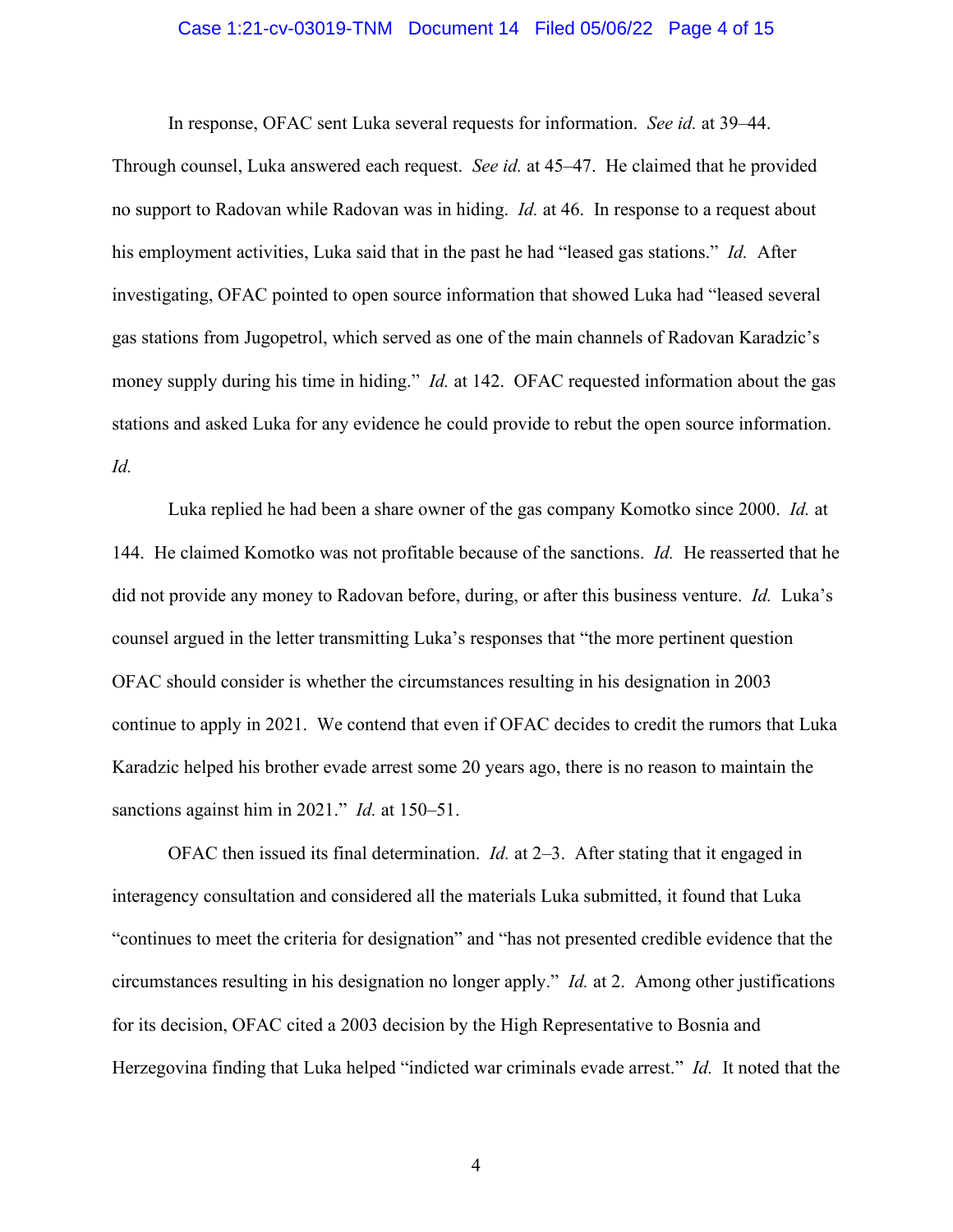#### Case 1:21-cv-03019-TNM Document 14 Filed 05/06/22 Page 5 of 15

High Representative called out Luka for "being a part of Radovan Karadzic's support network." *Id.* More, OFAC found that Luka either had or posed a significant risk of obstructing the Dayton Accords or the Conclusions of the Peace Implementation Conference Council held in London in 1995. *Id.* Finally, OFAC highlighted Luka's public pronouncements that the Hague Tribunal that convicted Radovan was "illegitimate and illegal" and used "false proof [and] fake witnesses." *Id.* at 2–3. These claims, OFAC said, challenged the "credibility of international" institutions that contribute to the regional stability." *Id.* at 3.

 Luka then sued. OFAC moved for summary-judgment, and Luka cross-moved for summary judgment. The motions are now ripe. $2$ 

# **II.**

Under Federal Rule of Civil Procedure 56(a), "[t]he court shall grant summary judgment if the movant shows that there is no genuine dispute as to any material fact and the movant is entitled to judgment as a matter of law." "[W]hen a party seeks review of agency action under the APA, the district judge sits as an appellate tribunal." *Am. Bioscience, Inc. v. Thompson*, 269 F.3d 1077, 1083 (D.C. Cir. 2001). This means that "[t]he entire case on review is a question of law." *Id.* (cleaned up).

Under the APA, a court must "hold unlawful and set aside agency action" that is "arbitrary, capricious, an abuse of discretion, or otherwise not in accordance with law." 5 U.S.C. § 706(2)(A). "The scope of review under the 'arbitrary and capricious' standard is narrow and a court is not to substitute its judgment for that of the agency." *Motor Vehicle Mfrs. Ass'n of U.S., Inc. v. State Farm Mut. Auto. Ins. Co.*, 463 U.S. 29, 43 (1983). An agency action is arbitrary and

<span id="page-4-0"></span><sup>2</sup> Because this case arises under IEEPA, the Court possesses federal question jurisdiction. *See*  28 U.S.C. § 1331; *see also* Compl. ¶ 4 (asserting federal question jurisdiction).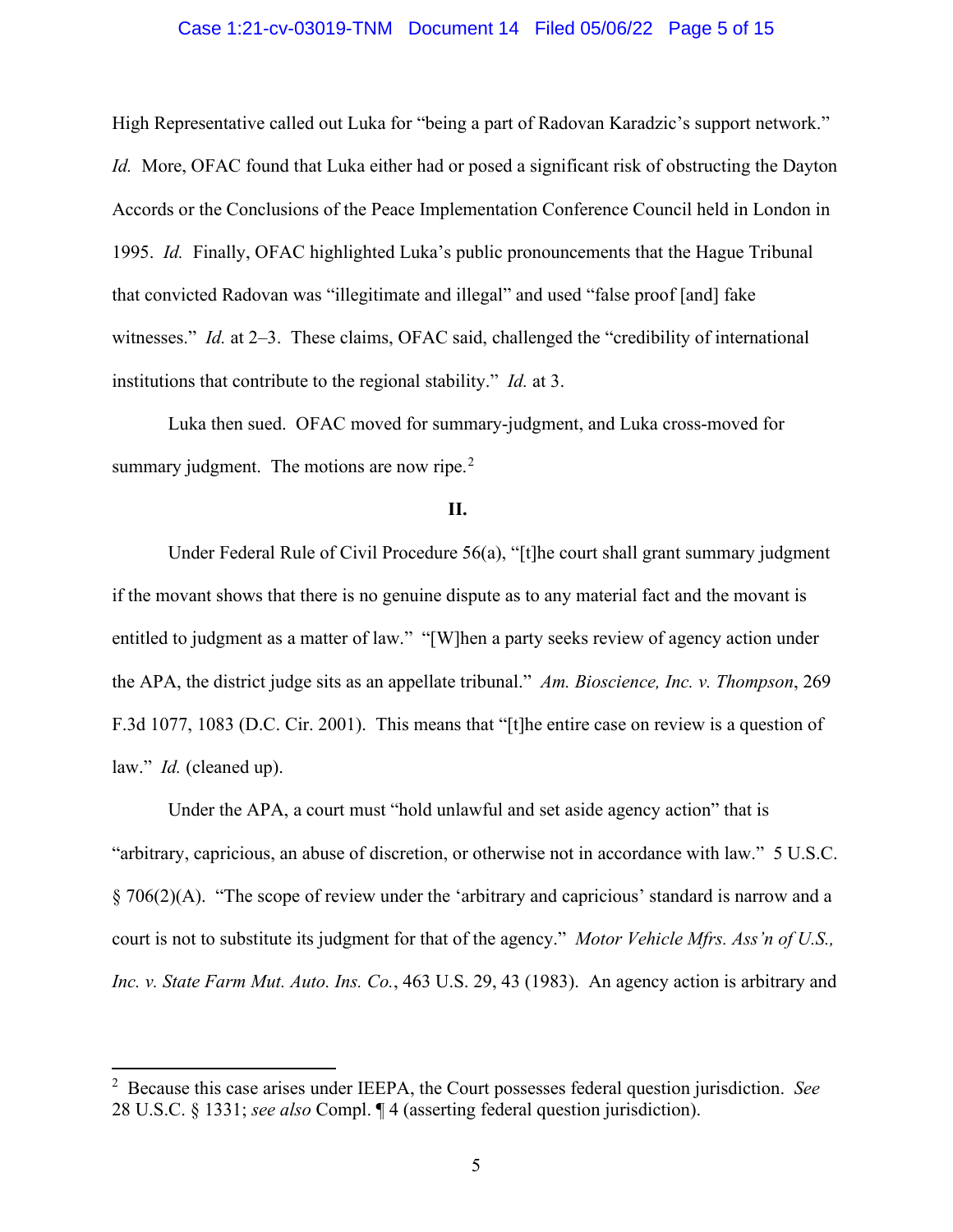### Case 1:21-cv-03019-TNM Document 14 Filed 05/06/22 Page 6 of 15

capricious when "the agency has relied on factors which Congress has not intended it to consider, entirely failed to consider an important aspect of the problem, offered an explanation for its decision that runs counter to the evidence before the agency, or is so implausible that it could not be ascribed to a difference in view or the product of agency expertise." *Id.* 

"[I]f [] OFAC's actions were not arbitrary and capricious and were based on substantial evidence," the Court must uphold its decision. *Holy Land Found. for Relief & Dev. v. Ashcroft*, 333 F.3d 156, 162 (D.C. Cir. 2003). "Once assured the [agency] has engaged in reasoned decisionmaking, it is not for [the Court] to reweigh the conflicting evidence or otherwise to substitute [its] judgment for that of the [agency]." *Ind. Mun. Power Agency v. FERC,* 56 F.3d 247, 254 (D.C. Cir. 1995); *see also Pub. Citizen Health Res. Grp. v. Tyson,* 796 F.2d 1479, 1495 (D.C. Cir. 1986) ("Our function . . . is only to search for *substantial* evidence, not proof positive. Furthermore, we do not reweigh the evidence and come to our own conclusion; rather, we assess the reasonableness of [the agency's] conclusion.").

#### **III.**

Luka advances three arguments: (1) That OFAC used the wrong legal standard, Pl.'s Cross-Mot. for Summ. J. (Pl.'s Mem.) at 16–23, ECF No. 8-1; (2) that OFAC's decision was arbitrary and capricious on the facts, *id.* at 23–26; and (3) that OFAC violated its own regulations in refusing to remove him from the SDN List, *id.* at 26–29. The Court addresses each in turn.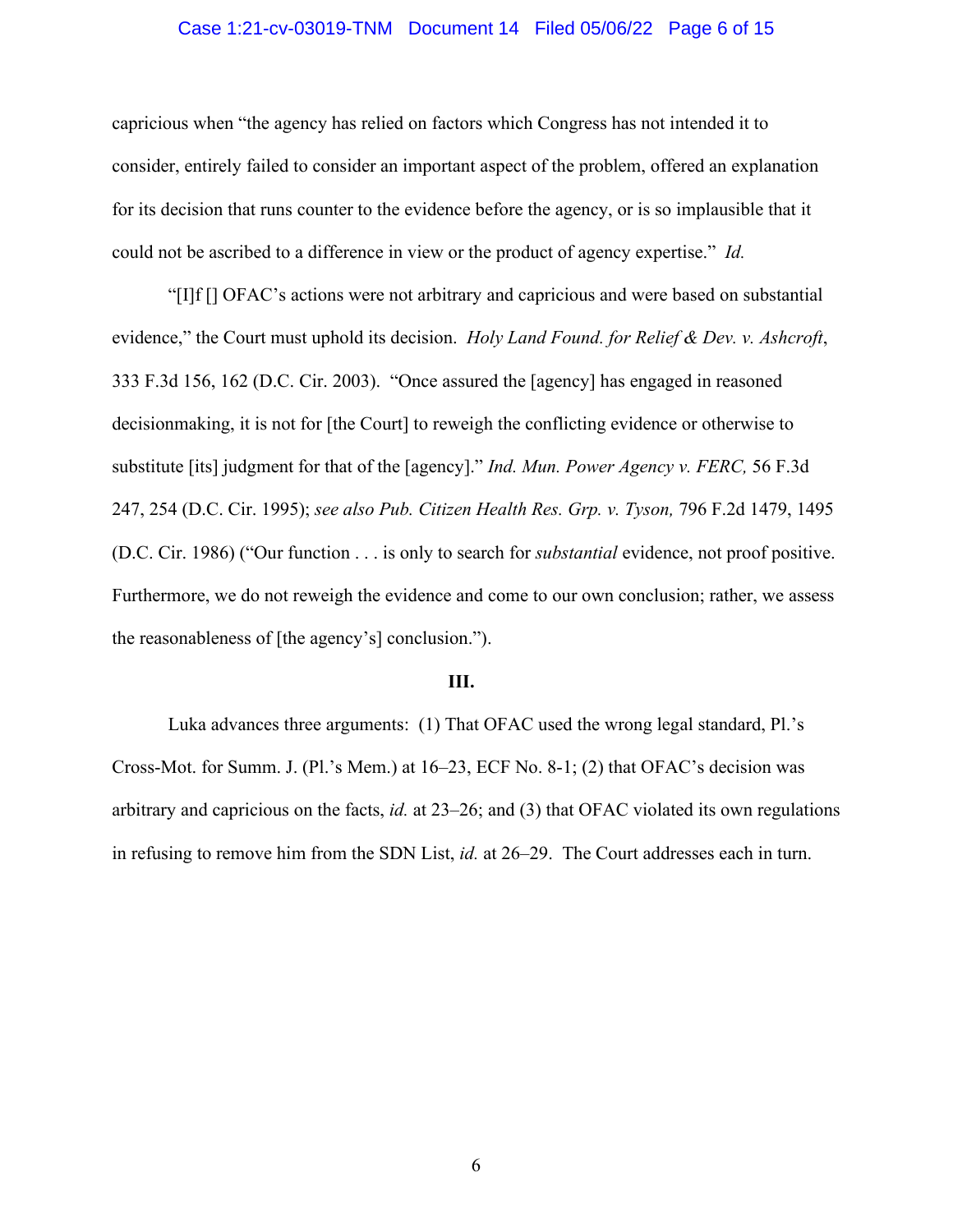#### **A.**

First, Luka criticizes OFAC's interpretation of the legal standard in EO 13304. *Id*. at 16. The order states that OFAC may sanction an individual if he "actively obstructed, or pose[s] a significant risk of actively obstructing," the Dayton Accords or the Conclusions of the Peace Implementation Conference. *See* EO 13304 § 3. Luka focuses on the word "obstructs." His criticism of his brother's trial cannot count as obstruction, Luka says, because OFAC can sanction an individual for his speech only if that speech presents a "clear and present danger." Pl.'s Mem. at 16.

To reach this conclusion, Luka contends the Court should read First Amendment principles into the word "obstructs." *See id.* at 16–17. He relies on several Supreme Court cases holding that the government may punish individuals for obstructive speech only when that speech presents a "clear and present danger." *Id.* Luka concedes that as a Serbian national with no connections to the United States, he has no U.S. constitutional rights. *Id.* at 18; *see also Bazzi v. Gacki*, 468 F. Supp. 3d 70, 77 (D.D.C. 2020) ("[N]ot everyone everywhere has rights under our Constitution. And foreign nationals do not suddenly acquire constitutional rights whenever the United States sanctions them.").

But Luka says he is not advancing a First Amendment claim. Instead, he maintains that "[m]any parameters of our laws in the United States incorporate principles of the U.S. [C]onstitution in their definition." Pl.'s Mem. at 18*.* There is, Luka claims, "no jurisprudential support for the existence of two concepts of the term 'obstruction'—one for U.S. citizens and one for non-U.S. citizens." *Id.* at 19. Thus, the word "obstructs" in EO 13304 must incorporate the constitutional understanding of obstruction.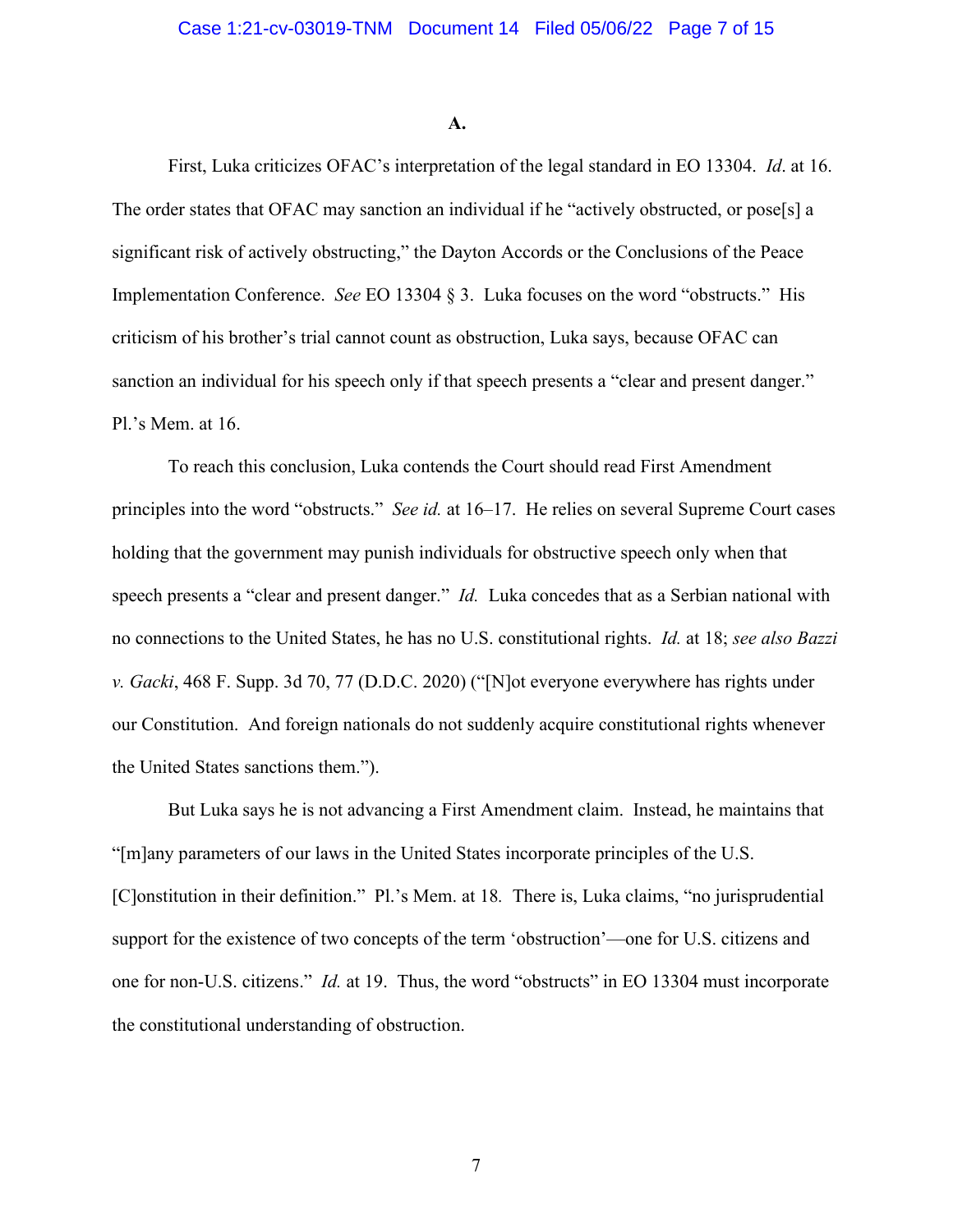### Case 1:21-cv-03019-TNM Document 14 Filed 05/06/22 Page 8 of 15

Luka's argument encounters several difficulties. Start with the cases he cites. In each, the Supreme Court relied on the "clear and present danger" standard to assess whether the state could punish speech *otherwise protected by the First Amendment*. *See Bridges v. California*, 314 U.S. 252, 262 (1941) (describing the "clear and present danger" standard as providing "practical guidance in a great variety of cases in *which the scope of constitutional protections of freedom of expression was in issue*") (emphasis added); *Pennekamp v. Florida*, 328 U.S. 331, 335 (1946) (examining whether certain statements carried "a threat of clear and present danger . . . or whether they [were] of a character which the principles of the First Amendment . . . protect"); *Craig v. Harney*, 331 U.S. 367, 373 (1947) (describing the case as one where the petitioners asserted they had been "deprived by a State court of a fundamental right secured by the Constitution"); *City of Houston v. Hill*, 482 U.S. 451, 461 (1987) (noting, in its discussion of the clear and present danger standard, that the "First Amendment protects a significant amount of verbal criticism and challenge directed at police officers").

Luka's authorities reveal that the "clear and present danger" standard is relevant only when the First Amendment is implicated. But this case does not implicate First Amendment principles because he has no constitutional rights. *See Agency for Int'l Dev. v. Alliance for Open Society Int'l*, 140 S. Ct. 2082, 2089 (2020) ("[F]oreign citizens outside U.S. territory do not possess rights under the U. S. Constitution[.]"). Because Luka has no First Amendment rights, the "clear and present danger" standard does not apply to him.<sup>[3](#page-7-0)</sup>

<span id="page-7-0"></span> $3$  Since OFAC does not argue otherwise, the Court assumes without deciding that the "clear and present danger" test is still good law. *But see United States v. Viefhaus*, 168 F.3d 392, 397 n.3 (10th Cir. 1999) ("The 'clear and present danger' test . . . has been replaced by the 'incitement' test developed in *Brandenburg* [*v. Ohio,* 395 U.S. 444 (1969).]").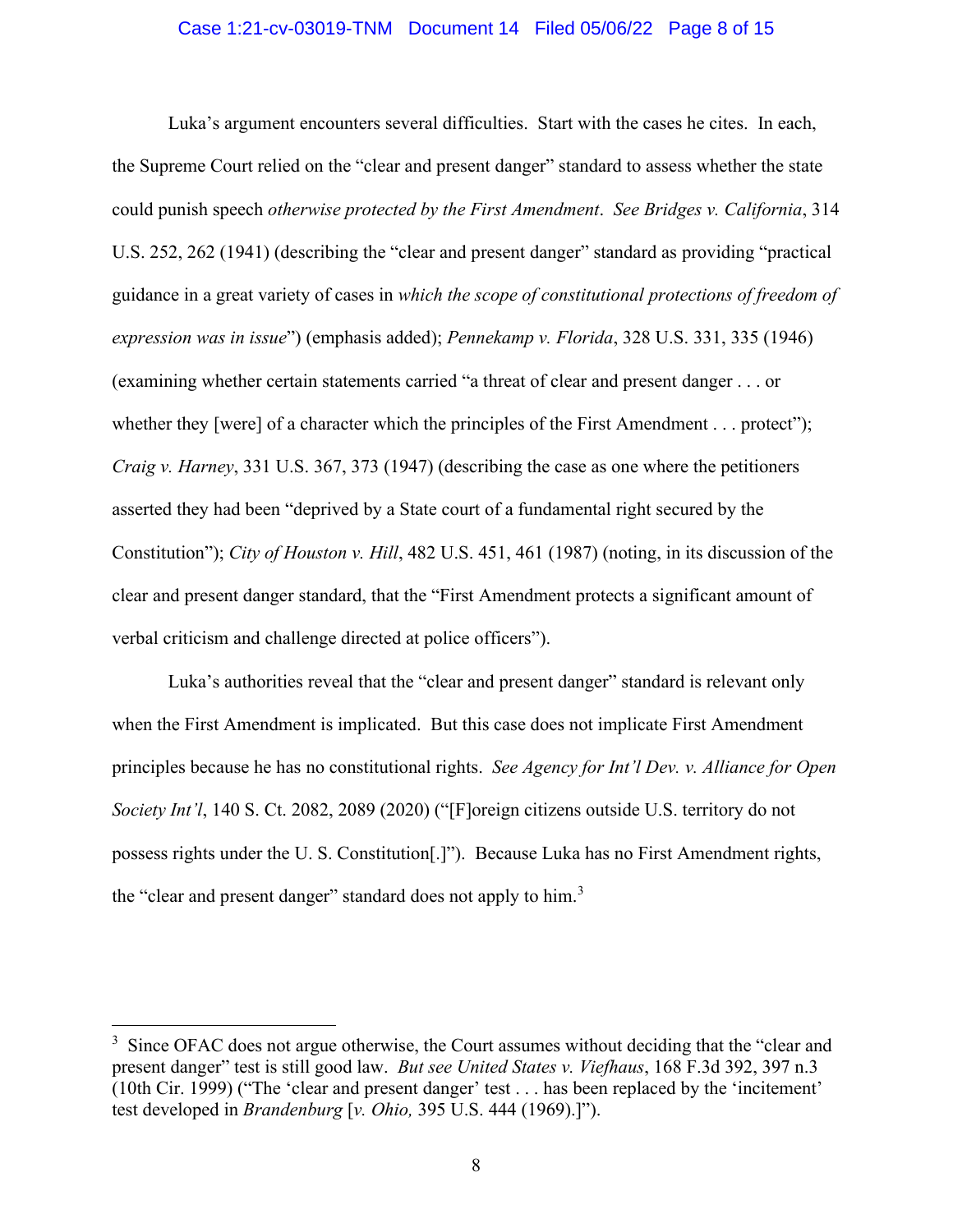#### Case 1:21-cv-03019-TNM Document 14 Filed 05/06/22 Page 9 of 15

Luka tries an end-run around *Agency for International Development* by asking the Court to focus on the letter President Bush used to transmit the executive order to Congress. The letter characterizes EO 13304 as targeting "extremists" who "obstruct efforts to build peace and stability." Pl.'s Mem. at 20*.* Although Luka admits that adding his name to the SDN List in 2003 "fell within the conduct sought to be addressed by E.O. 13304," continuing to sanction him now for criticizing his brother's trial "falls far outside the conduct described in the letter and EO 13304." *Id.* at 21.

 Perhaps so. But that is a distinct argument. Whether OFAC improperly refused to delist Luka because circumstances have changed does not affect the definition of "obstruction." Luka's argument thus does not advance his contention that the Court should import First Amendment principles here.

More, had the President wanted to incorporate First Amendment principles, he could have. *Accord Deripaska v. Yellen*, No. 19-CV-00727 (APM), 2021 WL 2417425, at \*7 (D.D.C. June 13, 2021) ("Had the President wanted to incorporate [Plaintiff's proposed standard] into E.O. 13661, he would not have done so silently."), *aff'd*, No. 21-5157, 2022 WL 986220 (D.C. Cir. Mar. 29, 2022). And the President's decision not to incorporate these principles receives heightened deference because this executive order involves national security and foreign affairs. *See Islamic Am. Relief Agency v. Gonzales*, 477 F.3d 728, 734 (D.C. Cir. 2007) ("[O]ur review in an area at the intersection of national security, foreign policy, and administrative law—is extremely deferential."). Finally, it is the "informed perspective *of the Executive Branch*" that matters for the meaning of obstruction.<sup>[4](#page-8-0)</sup> Defs.' Reply at 10 (emphasis added), ECF No. 10; *see* 

<span id="page-8-0"></span><sup>&</sup>lt;sup>4</sup> Luka argues that the "ordinary *legal* meaning" of the term "obstruction" should control. Pl.'s Reply at 6, ECF No. 12. But he cites cases about *statutory construction*, not the interpretation of executive orders. *See id.* In any event, Luka's argument independently fails because he claims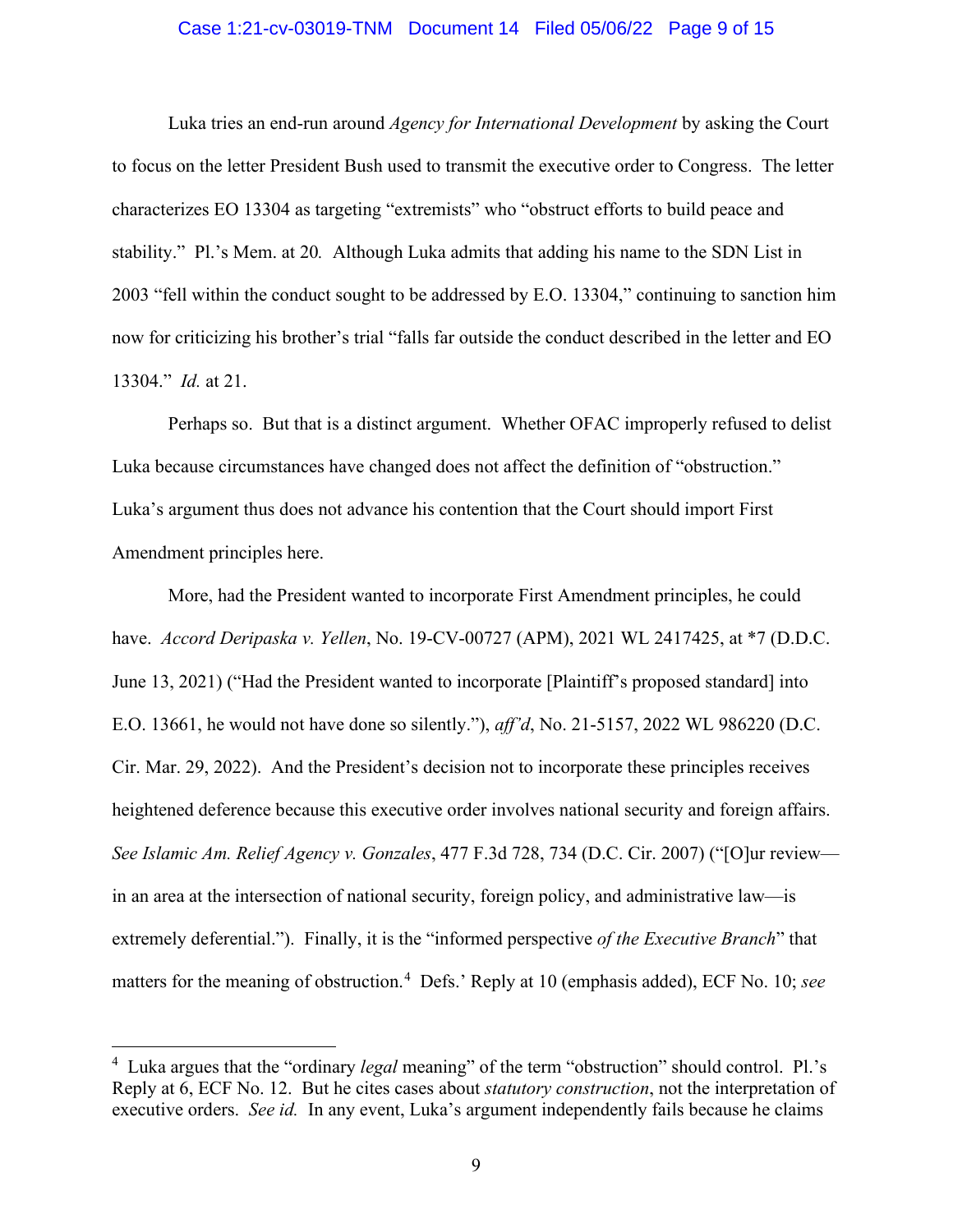*also Udall v. Tallman*, 380 U.S. 1, 4 (1965) ("The Secretary's interpretation [of an executive order] may not be the only one permitted by the language of the orders, but it is quite clearly a reasonable interpretation; courts must therefore respect it.").<sup>[5](#page-9-0)</sup>

Even if Luka's statements could not qualify as "obstruction," OFAC relied on more than just his speech. It cited heavily to a report from the State Department that supported OFAC's decision to keep Luka on the SDN List. *See* AR at 13. Among other things, the Department's report found that:

- "[F]rom 1995-2007, Luka Karadzic actively and willingly provided material aid to his fugitive brother . . . Luka served as a leader in Radovan's assistance network and maintained contact with knowledge of the location of his brother while he was in hiding[.]" *Id.* at 94.
- "After the capture of Radovan Karadzic in 2008, the High Representative decided to continue blocking Luka Karadzic's bank accounts, as he was suspected of providing material support to other ICTY fugitives." [6](#page-9-1) *Id.*

<span id="page-9-1"></span><sup>6</sup> Luka points out that the High Representative removed its sanctions in 2011. Pl.'s Mem. at 25. But this is not dispositive because other countries and international bodies might have different foreign policy goals than the United States. More, they might be making these decisions on different records and under different standards of review. *See, e.g.*, *Kadi v. Geithner*, 42 F. Supp. 3d 1, 13 (D.D.C. 2012) ("[T]he Court would . . . be reluctant to rely on the decisions of other countries based on information that likely differed from the administrative record compiled by and available to OFAC. Moreover, these decisions may have been reached under different standards of proof or review, which further undermines any persuasiveness they would have."). What is relevant here is whether OFAC reasonably considered the High Representative's decision. *See Pub Citizen*, 796 F.2d at 1495. It did. *See* AR at 4–17.

that using the "ordinary meaning" of the term "obstruction" reveals that it "is a legal term that does not include protected speech." *Id.* But Luka's speech is only "protected" if he has constitutional rights. As the Court has explained, he does not.

<span id="page-9-0"></span><sup>&</sup>lt;sup>5</sup> Luka also invokes the Constitution of Bosnia and Herzegovina to argue that it protects freedom of expression just like the U.S. Constitution. Pl.'s Mem. at 19. But Luka cites no case suggesting that other countries' constitutions bind OFAC. In similar contexts, courts have found that foreign law does not bind it. *See, e.g.*, *Fulmen Co. v. OFAC*, 547 F. Supp. 3d 13, 24 (D.D.C. 2020) ("OFAC is certainly not bound by other countries' decisions to sanction or not sanction particular individuals and entities. It is tasked with protecting the national security, foreign policy, and economic interests of the United States[.]").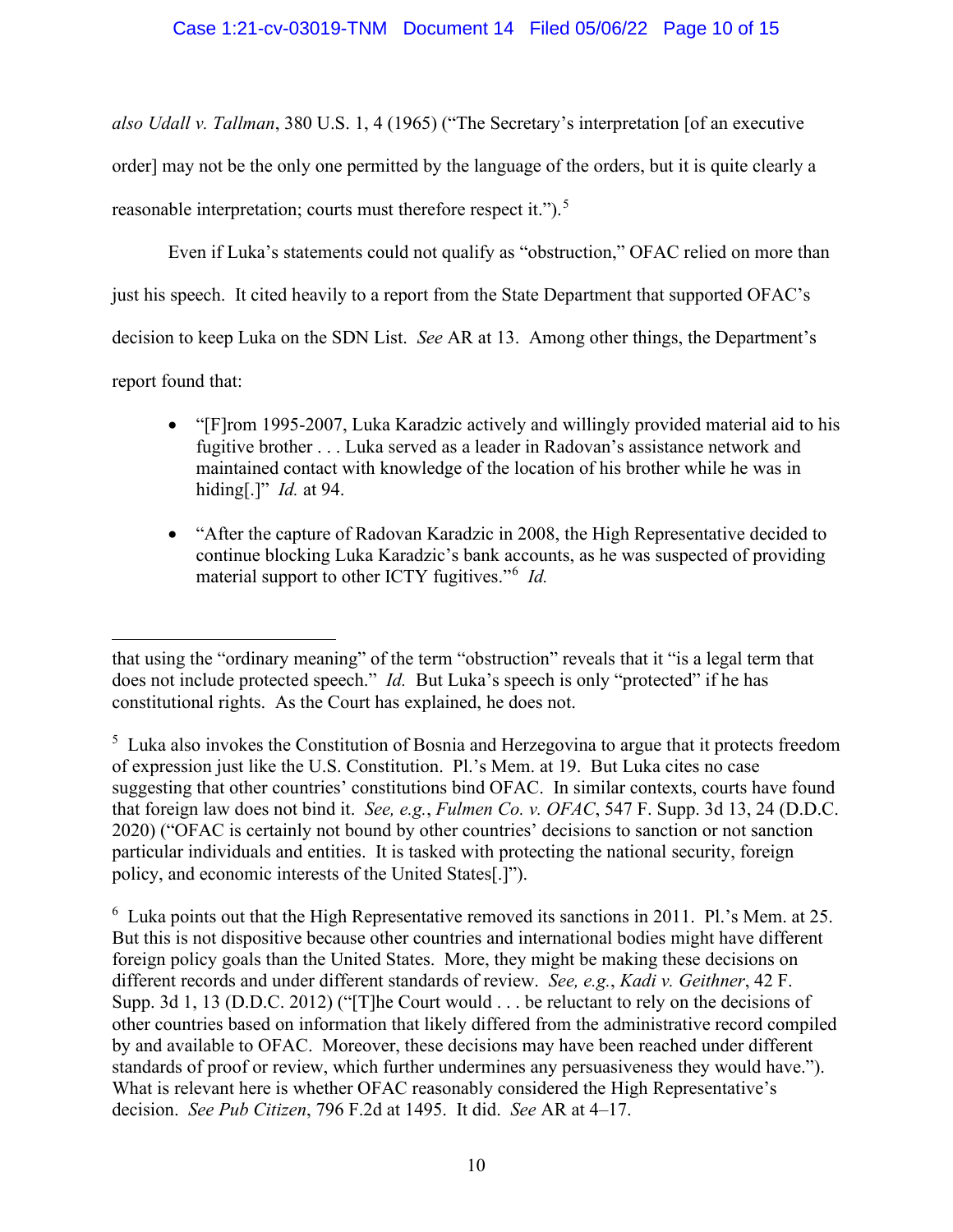- "Luka Karadzic has failed to distance himself in any way from the legacy of his brother's wartime atrocities. Instead . . . Luka Karadzic has disputed the factual accuracy of evidence presented against his brother and has asserted that the ICTY is generally unfair, political, and biased." *Id.* at 96.
- "As recently as 2017, Luka expressed no remorse over his failure to provide information leading to the arrest and capture of his brother during his twelve years on the lam, noting he was unmoved by the U.S.-offered reward of \$5,000,000." *Id.*
- "Luka Karadzic continues to occupy a significant place in political life in the region from which he could amplify alternative histories and destabilizing narratives that undermine the international community's work to advance rule of law in Bosnia and Herzegovina and the Western Balkans writ large. These narratives are already enjoying a resurgence." *Id.*

Recall that the Court's role is to examine whether OFAC's actions "were based on substantial evidence." *Holy Land Found.*, 333 F.3d at 162. "Substantial evidence" means "such relevant evidence as a reasonable mind might accept as adequate to support a conclusion." *Univ. Camera Corp. v. NLRB*, 340 U.S. 474, 477 (1951). OFAC has met that standard here. It permissibly relied on Luka's statements and actions as well as an assessment from the State Department. This constitutes substantial evidence.<sup>[7](#page-10-0)</sup>

# **B.**

Next, Luka argues that OFAC's decision not to delist him was "arbitrary and capricious on the facts." Pl.'s Mem. at 23. Luka reprises his previous claim that mere criticism of a legal process cannot count as obstruction. He highlights other public figures who have criticized the legal system without reprisal. For example, then-Secretary of State Mike Pompeo called the

<span id="page-10-0"></span><sup>7</sup> Luka urges the Court to rely on *Epsilon Elecs., Inc. v. OFAC*, 857 F.3d 913, 928 (D.C. Cir. 2017). *See* Pl.'s Mem. at 22–23. At issue there was whether Epsilon knew certain shipments were headed for Iran. *Epsilon Elecs.*, 857 F.3d*.* at 916. The Circuit found OFAC failed to explain its conclusions "in light of the countervailing evidence." *Id.* at 927. Luka claims this applies here because OFAC "never considered or explained how Luka's public statements presented a clear and present danger to the Dayton Accords." Pl.'s Mem. at 23. This argument can succeed only if OFAC had a responsibility under the "clear and present danger" standard. Because the Court finds OFAC was under no such obligation, Luka's argument fails.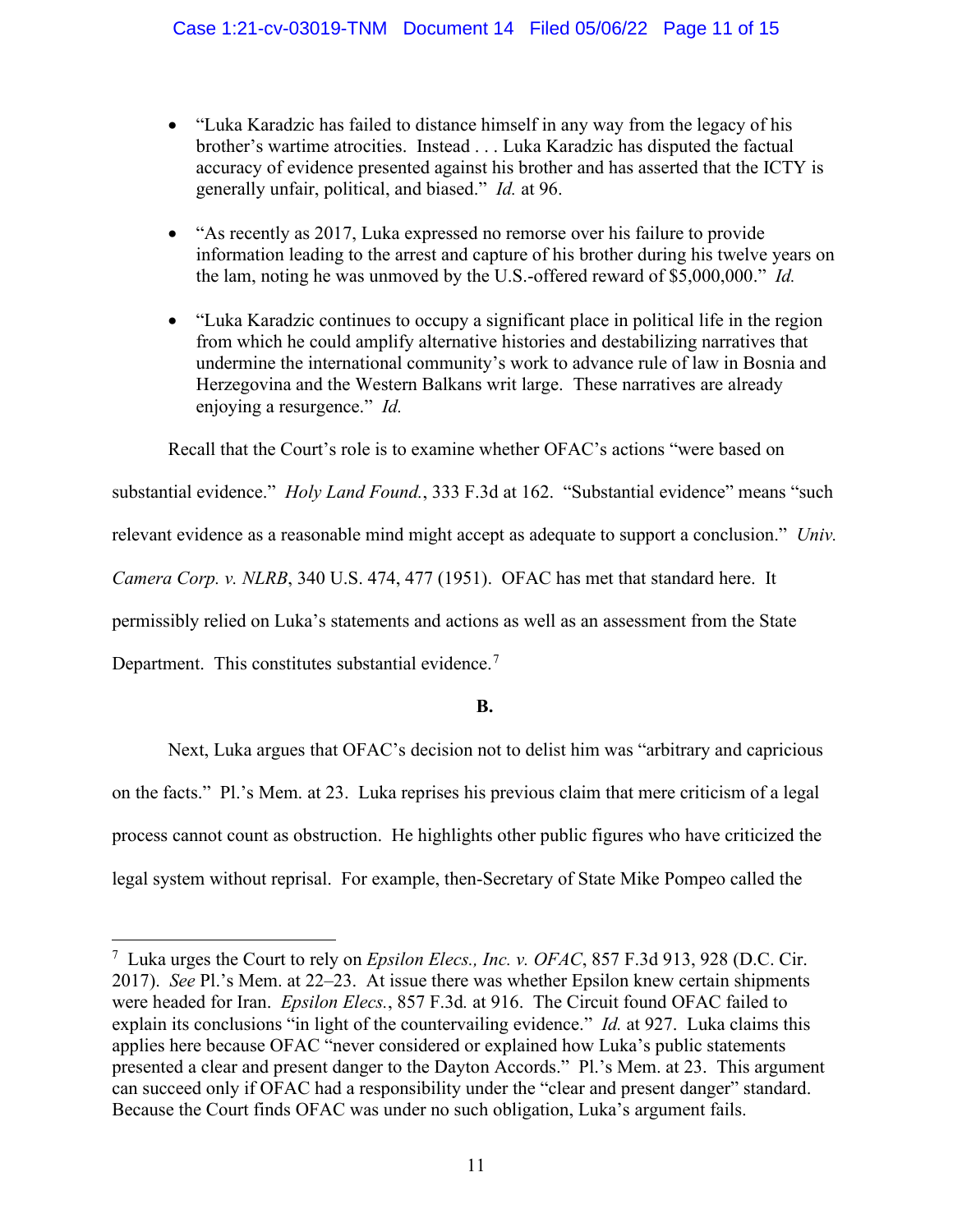### Case 1:21-cv-03019-TNM Document 14 Filed 05/06/22 Page 12 of 15

International Criminal Court a "kangaroo court." *Id*. at 23–24. George Floyd's brother, testifying before Congress, described the police's actions toward his brother as "a modern-day lynching in broad daylight." *Id.* at 23. He wondered "whether police might kill him next." *Id.* at 24. And the brother of Ghislaine Maxwell stated her trial "was not [] fair." *Id.* at 24.

Luka argues that criticism of the judicial system does not, without more, obstruct it. *Id.*  And when, as here, the person doing the criticizing is a family member of the accused, his statements have "a bias that is apparent to the reader." *Id.* Finally, Luka contends that OFAC relied heavily on prior findings of the High Representative even though the High Representative removed all sanctions from him in 2011. *Id.* at 25. So too should OFAC, says Luka. A failure to do so would be arbitrary and capricious given how common it is for public figures to criticize the justice system. No one suggests these other public figures obstructed justice.

To be sure, if Luka were a U.S. citizen supporting a brother targeted by the criminal justice system by railing against that system, the First Amendment would likely shield him. But comparisons to domestic affairs do little to advance Luka's position in a case involving foreign affairs—an area where courts grant the Executive substantial deference and the Bill of Rights has little applicability. *See Chicago & S. Air Lines v. Waterman S. S. Corp.*, 333 U.S. 103, 111 (1948) ("[T]he very nature of executive decisions as to foreign policy is political, not judicial. Such decisions are wholly confided by our Constitution to the political departments of the government, Executive and Legislative."); *see also Islamic Am. Relief Agency*, 477 F.3d at 734. By the same token, if the Executive Branch decides the Secretary of State should criticize the International Criminal Court and yet OFAC should sanction Luka for criticizing a different court, this Court will not intervene absent substantial evidence the decision was arbitrary and capricious.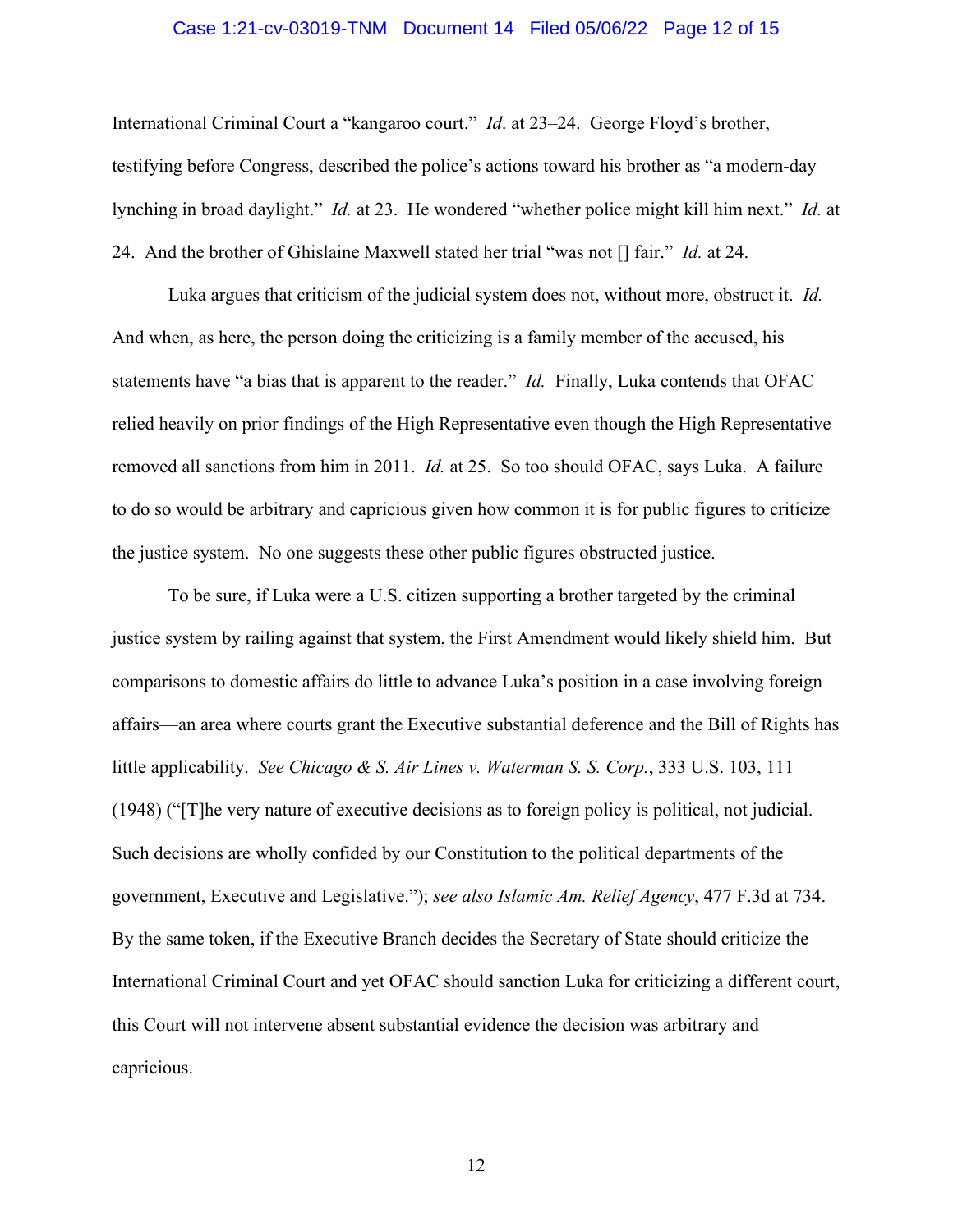### Case 1:21-cv-03019-TNM Document 14 Filed 05/06/22 Page 13 of 15

No such evidence exists here. As described above, there is substantial evidence that OFAC weighed the evidence before it and reasonably relied on it. For example, OFAC found that Komotko, Luka's gas company, was part of the network supporting Radovan "and other war criminals on the run from the Hague Tribunal." AR at 11. It also found that Luka and Radovan were in communication during Radovan's time in hiding, further buttressing its conclusion that Luka aided Radovan. *Id.* It stated that Luka's criticism of the Hague Tribunal that indicted his brother as well as his appearance at a nationalist rally undermined the delicate balance of peace in the region. Defs.' Reply at 13; *see also* AR at 11–13. Luka's position of prominence in the region was an especially relevant factor in OFAC's analysis. *See* AR at 13. Finally, OFAC relied on the State Department's advisory memorandum, which made many findings about Luka's support of his brother. *See supra* Section III.A.

Considering this record, OFAC did not act arbitrarily and capriciously. The Court's role is to examine the record for "*substantial* evidence, not proof positive." *Pub Citizen*, 796 F.2d at 1495. And a court should not "reweigh the evidence and come to [its] own conclusion" but should "assess the reasonableness of [the agency]'s conclusion." *Id.* OFAC assembled sufficient evidence for its refusal to delist Luka and, as seen by its in-depth discussion in the administrative record, scrutinized that evidence. That is all the law requires of it.

#### **C.**

Finally, Luka contends that OFAC violated its own regulations by refusing to delist him despite changed circumstances. *See* Pl.'s Mem. at 26–29. He acknowledges EO 13304's use of the past tense when it says OFAC may sanction persons determined "to *have* actively obstructed" the Dayton Accords or the Conclusions of the Peace Implementation Conference. *See id*. at 26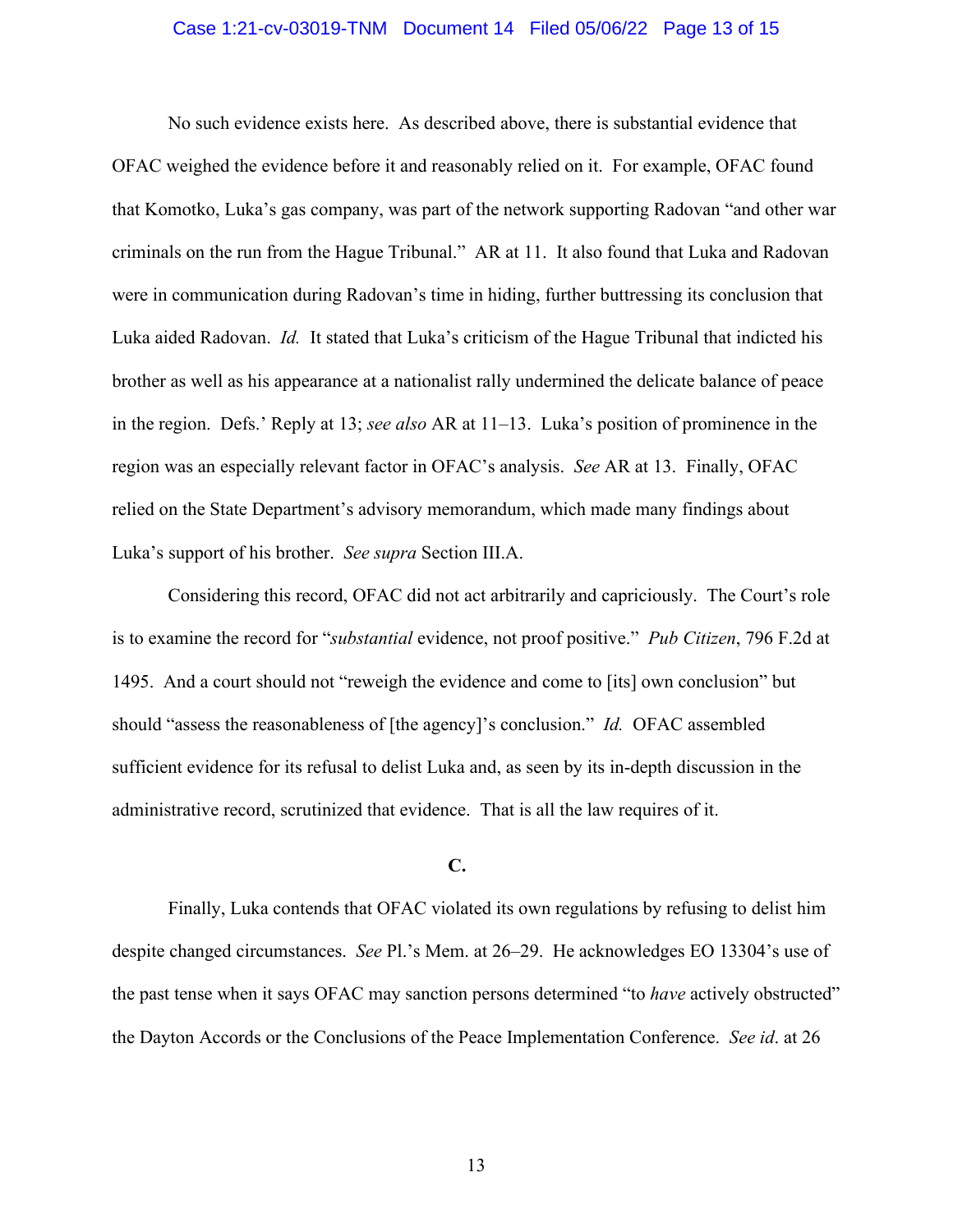#### Case 1:21-cv-03019-TNM Document 14 Filed 05/06/22 Page 14 of 15

(quoting EO 13304 § 3 (emphasis added)). But he says that OFAC's regulations require it to remove a designation when the reasons for the designation no longer apply:

> A person may seek administrative reconsideration of his, her or its designation or that of a vessel as blocked, *or assert that the circumstances resulting in the designation no longer apply*, and thus seek to have the designation rescinded pursuant to the following administrative procedures . . . .

## 31 C.F.R. 501.807 (emphasis added).

Luka's argument encounters two problems. *First*, the regulations do not say that OFAC *must* delist an individual when the original circumstances for the designation have changed. Instead, the regulations say that a designated individual "may" petition OFAC to remove the designation. This language does not conflict with EO 13304. Indeed, courts in this district facing similar challenges have likewise found that past conduct alone is sufficient for maintaining sanctions. *See, e.g.*, *Pejcic v. Gacki*, No. 19-CV-02437 (APM), 2021 WL 1209299, at \*7 (D.D.C. Mar. 30, 2021) ("Pejcic need not be engaged in sanctionable conduct at the time his delisting petition is considered for OFAC to reasonably conclude that he should remain a sanctioned person.").

Nor is this surprising. Sanctions can serve various foreign policy goals. *See, e.g.*, *Olenga v. Gacki*, 507 F. Supp. 3d 260, 281–82 (D.D.C. 2020) ("[T]he President has broad authority under IEEPA and could reasonably conclude that the deterrence of international bad actors, at least at times, requires the imposition of sanctions on those who have retired or moved on to other pursuits. Such a determination is precisely the type of judgment that is properly left to the President and his advisors[.]"). Those goals sometimes change as circumstances change. It is not unreasonable that sanctions could maintain their usefulness even if the original reasons for